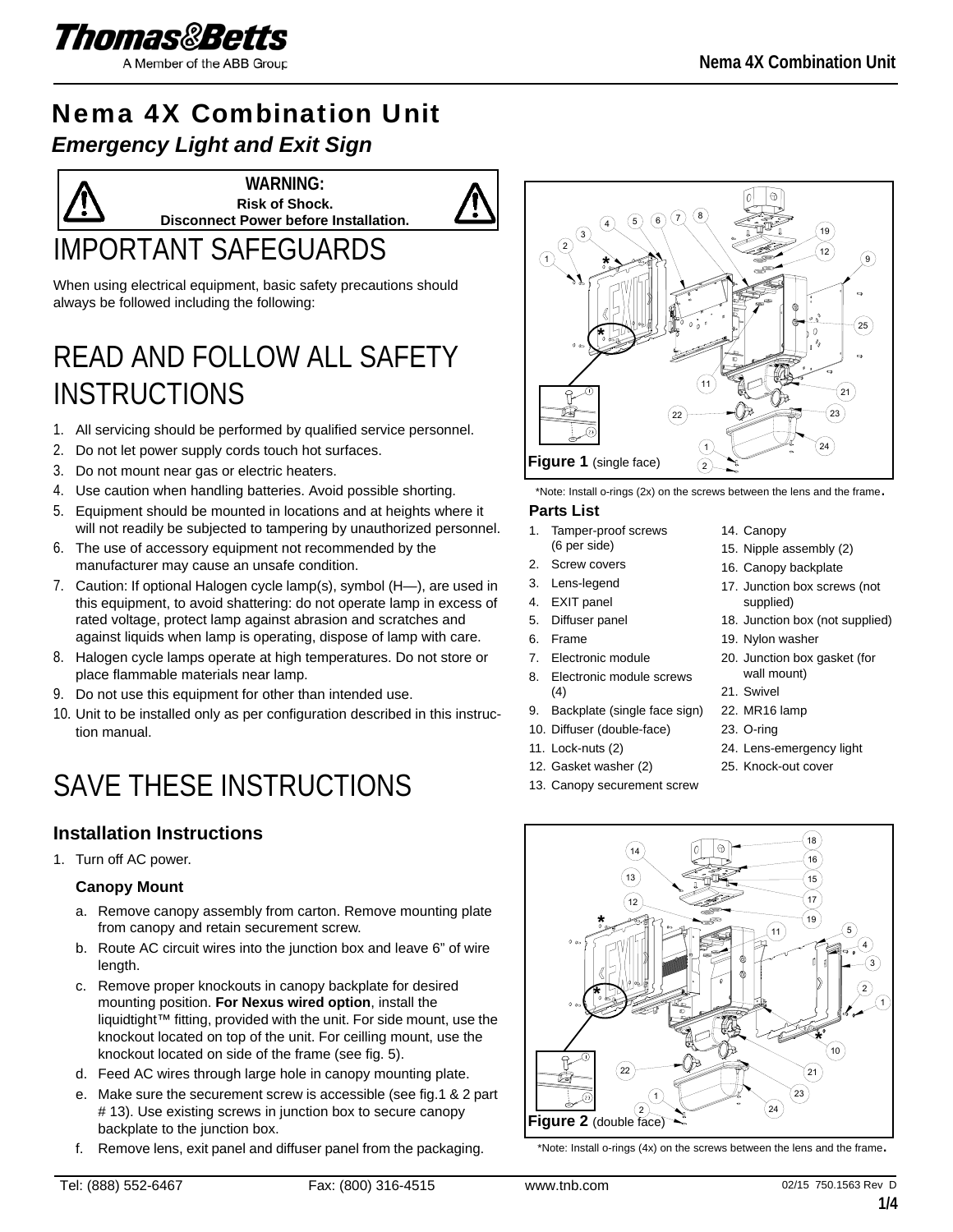Thomas&Betts

A Member of the ABB Group

**Nema 4X Combination Unit**

g. In order to access the knockouts of the frame, remove the 4 electronic module screws holding the module to the frame (see fig. 3 & 4), disconnect the lamps from charger board terminal "L+ & L-" (see on fig. 11 ) and remove the electronic module. **CAUTION!** For Nexus RF models. To avoid damaging the antenna, you must be vigilant when removing and re-installing the electronic module.

For double face models, you must first remove the diffuser (10) to pull out the module from the frame.

- h. Determine which holes in the exit frame will be used for mounting (see fig. 1,2 & 5). Support frame with two blocks of wood, maximum one inch apart. Strike knockouts with a hammer and screwdriver. Clear holes of burrs to allow proper assembly of nipple/wire assembly. Note: end mount installation is weatherproof but not certified for Nema 4X (see fig. 5).
- i. Secure canopy to the frame by threading the provided nipple/wire assembly through the canopy and frame. Make sure the gasket washers are between the canopy and frame, and that the locknuts(11) are inside the exit sign (see fig. 5).
- j. Reassemble the electronic module inside the frame and do the electrical connections inside the enclosure.
- k. For double face models: Before re-installing the electronic module, you must first re-install the diffuser (10) by clipping the top section to the electronic module and then screwing the bottom section (see fig. 4).

### **Wall Mount (Single Face Model Only)**

- a. Remove the backplate from the packaging. Determine the proper knockouts to remove for mounting to a junction box (see fig. 6).
- b. Support area around knockouts with two blocks of wood. Strike knockouts from the inside with a hammer and a screwdriver. For **Nexus** wired option, install the liquidtight fitting, provided with the unit.
- c. Remove the 4 electronic module screw(s) holding the electronic module to the frame (see fig. 3 & 4),disconnect the lamps from terminal block and remove the electronic module.
- d. Mount parts 11, 12, 15 & 19 to backplate (as shown in fig. 6) and reinstall the backplate to the frame using the tamper-proof screws (use the supplied bit).
- e. Make the electrical connections inside the junction box (see page 3).
- f. Attach the frame to the junction box, using the junction box supplied screws.
- g. Use the hook provided with-in the canopy to temporarily support the electronic module on the frame.
- h. Complete electrical connections (see page 3).







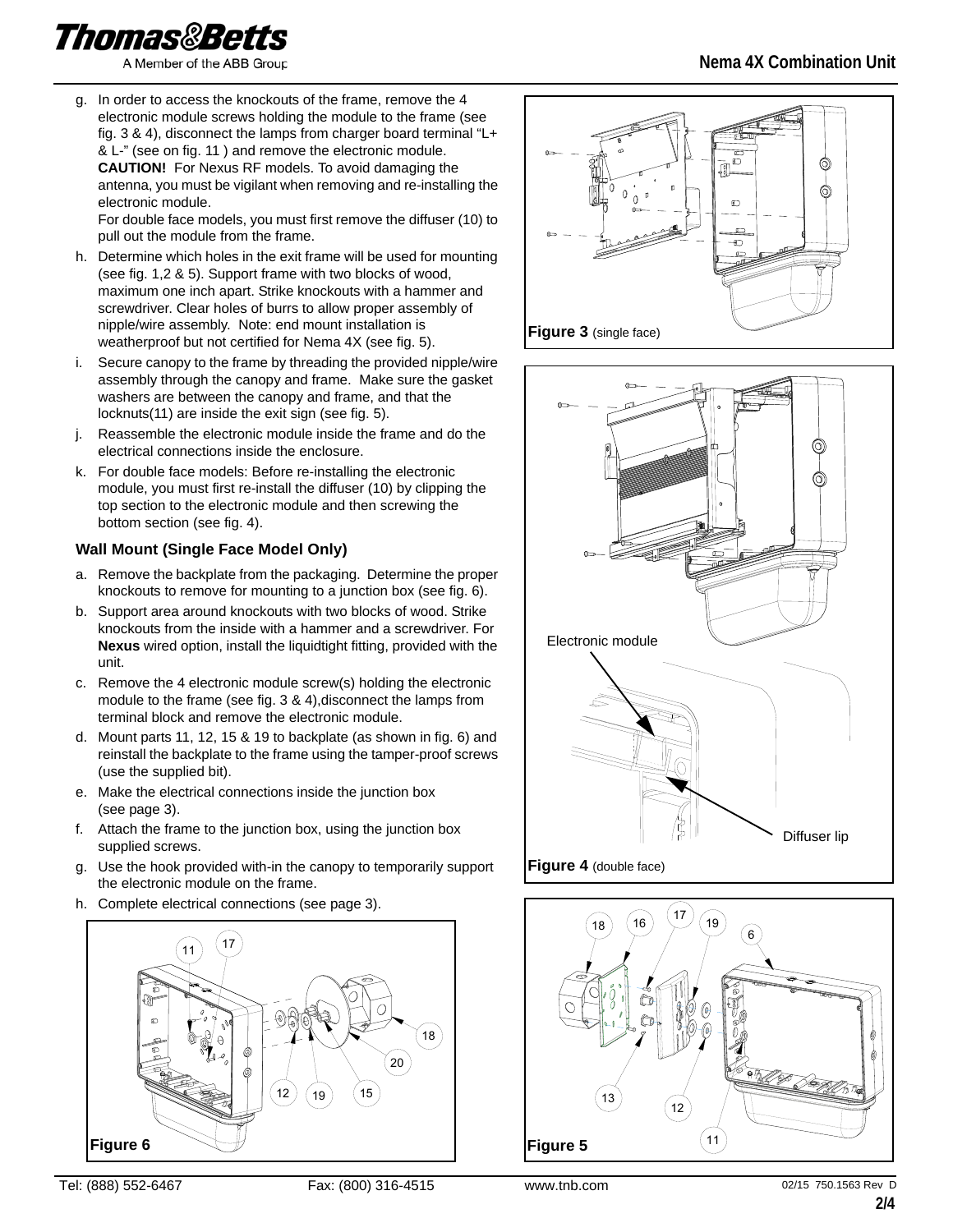Thomas&Betts

A Member of the ABB Group

2. **Electrical connections:** Using the sealed AC nipple/wire assembly (3 wires), connect one end to the transformer leads inside the enclosure and the other end to AC line voltage inside the junction box. Connect the white lead to neutral and the green lead to ground. Connect the purple lead to AC line voltage and to appropriate transformer lead (See fig. 7 for color code).

Unused primary wire must be insulated to prevent shorting.

#### **Optional:**

For models with DC remote capacity, the sealed DC nipple/wire assembly (2 wires) will also need to be installed. One end connects to the AD charger terminal block inside the enclosure and the other end to DC output inside the junction box. Connect the red lead to positive, and the blue lead to the negative of the remote DC output (See fig. 7).

For models with flasher-buzzer or fire alarm, the sealed DC nipple/ wire assembly (2 wires) will also need to be installed. One end connects to the optional module terminal block inside the enclosure and the other end to DC input inside the junction box. Connect the red lead to positive, and the blue lead to the negative (See fig. 8)

#### **Cold weather option**

For electrical connections with cold weather option, refer to the document "Addendum for cold weather option".

#### **Nexus wired models**

Route the double insulated data cables through the liquid tight fitting previously installed on frame and strip one inch (25mm) of the double insulation. The two cables are identical and both contain 2 wires of different colors: "color A" and "color B". Gather the "color A" wire from each cable, and connect them to the same pole on the terminal block. Gather the "color B" wire from each cable, and connect them to the other pole on the terminal block. The result must be 2 wires of the same color in each pole on the terminal block. Leave a minimum of one inch (25mm) between the live voltage cabling and the unsheathed low voltage data cabling (Refer to fig. 9).

**NOTICE**: When using 347VAC with data cable FT6, the silicone sleeving must go over the data cable as shown.

Refer to the "Nexus Addendum" for additional information.

#### **Nexus RF**

Refer to the "Nexus RF Addendum".

- 3. **For canopy mount:** Attach the canopy backplate to the junction box using the junction box screws. Mount the frame and canopy assembly to canopy backplate by using the provided securement screw.
- 4. **For wall mount:** Reinstall the electronic module inside the frame.
- 5. Connect the battery and reconnect the lamp to the charger board.
- 6. Reinstall the diffuser and the EXIT panel (if required, remove the appropriate chevron).
- 7. Install the lens-legend by using the 6 tamper-proof screws. The o-rings have to be installed on the center screws between the lens-legend and the frame (see fig. 1 & 2) *The tamper-proof screws should be equally torqued to approximately 10 - 15 in-lbs (1.1 - 1.7 N-m).*
- 8. Remove the lamps protectors.
- 9. Energize AC. Sign will illuminate.









## **Nema 4X Combination Unit**